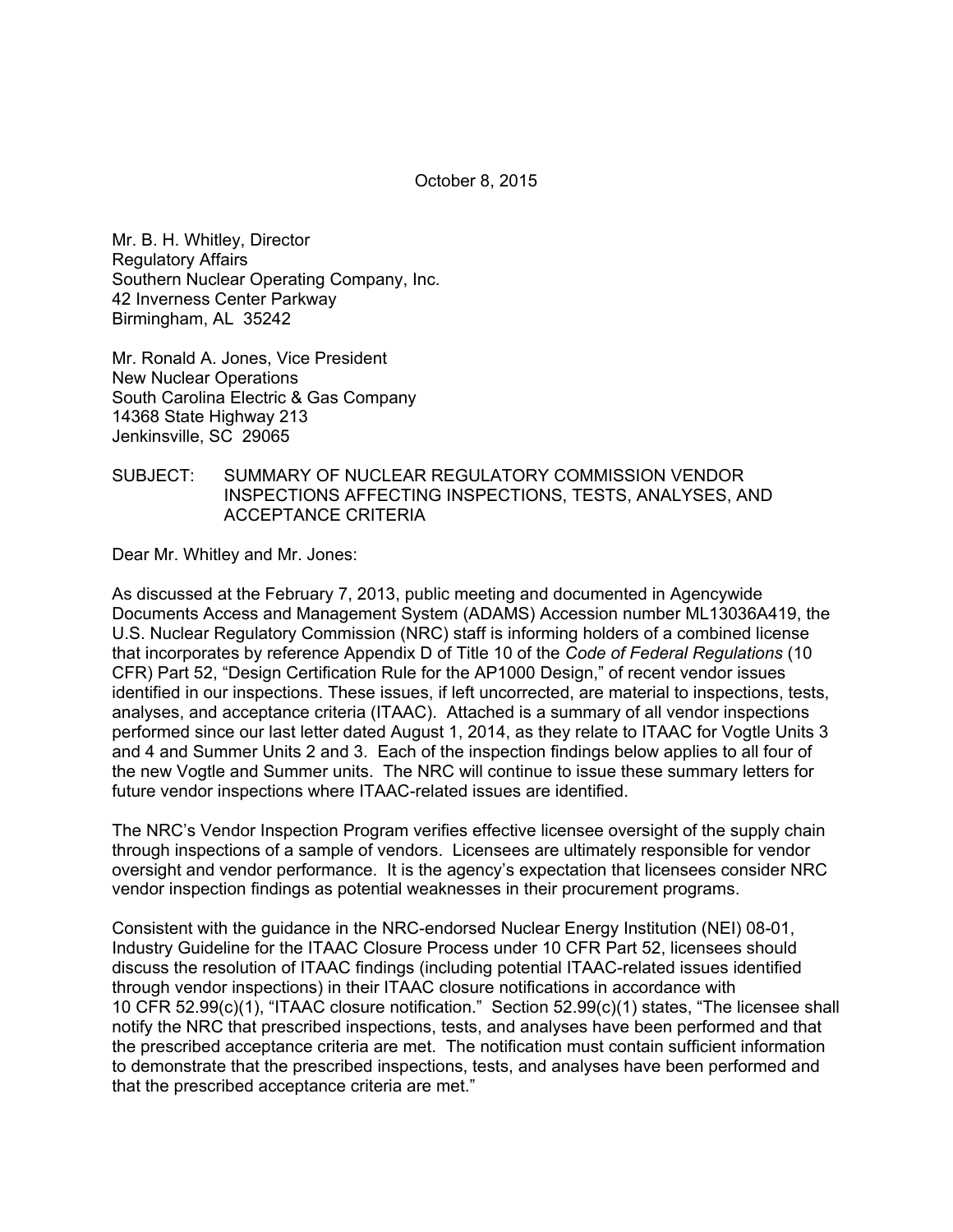Although the NRC is currently planning to review the resolution of these vendor inspection issues through future inspections, you should not delay your ITAAC review and closure activities based on NRC inspection schedules.

Please contact the respective inspection team leader listed in the attachment, if you have any questions or need assistance regarding these matters.

Sincerely,

# */RA/*

Richard A. Rasmussen, Chief Electrical Vendor Branch Division of Construction Inspection and Operational Programs Office of New Reactors

Docket Nos.: 05200025 05200026 05200027 05200028

Enclosure: Summary of NRC Vendor Inspections Affecting ITAAC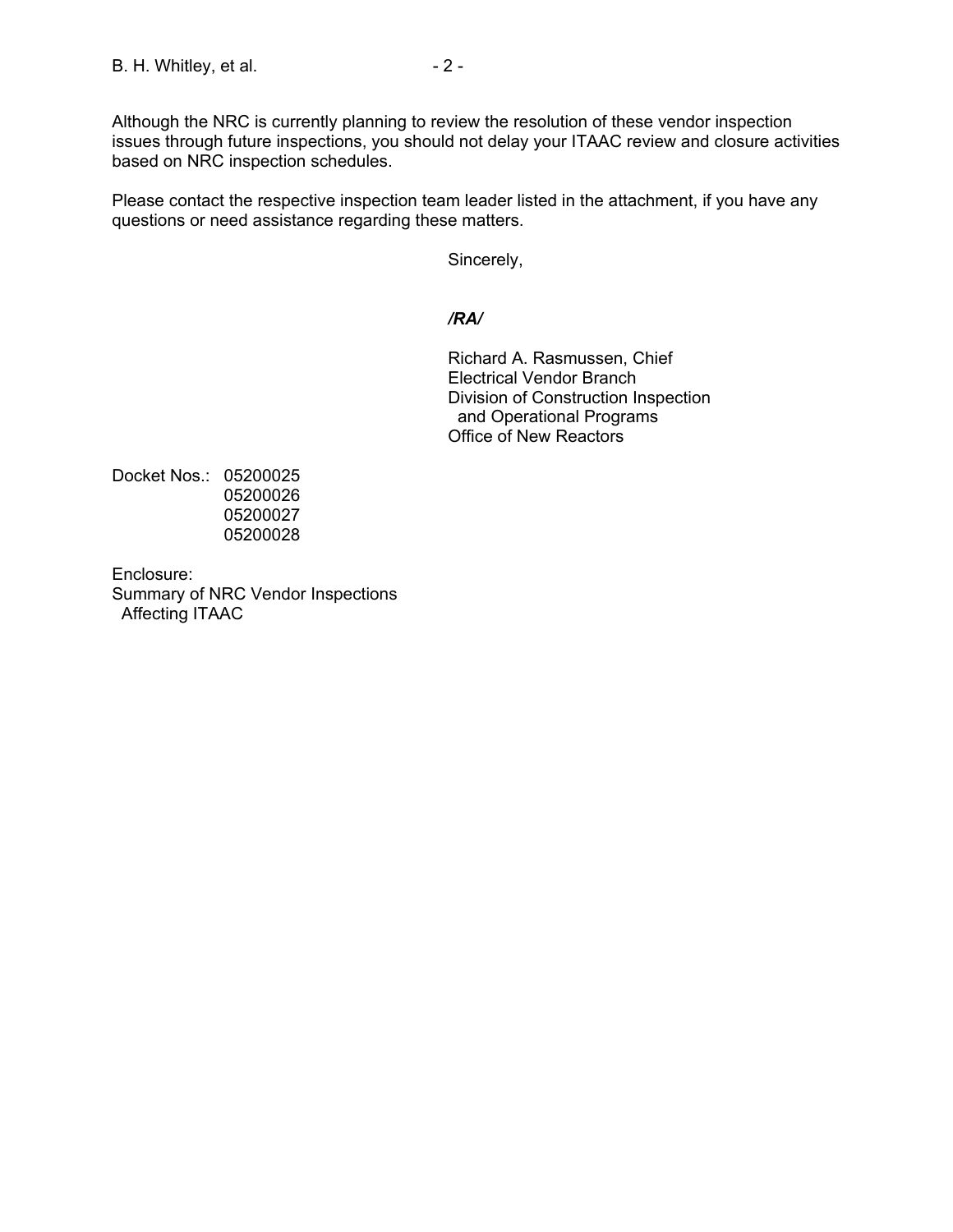B. H. Whitley, et al.  $-2 -$ 

Although the NRC is currently planning to review the resolution of these vendor inspection issues through future inspections, you should not delay your ITAAC review and closure activities based on NRC inspection schedules.

Please contact the respective inspection team leader listed in the attachment, if you have any questions or need assistance regarding these matters.

Sincerely,

### */RA/*

Richard A. Rasmussen, Chief Electrical Vendor Branch Division of Construction Inspection and Operational Programs Office of New Reactors

Docket Nos.: 05200025 05200026 05200027 05200028

Enclosure: Summary of NRC Vendor Inspections Affecting ITAAC

DISTRIBUTION: KKavanagh ASakadales AP1000 CONTACTS

| <b>ADAMS Accession No.: ML15219A276</b><br><b>NRO-002</b><br>*via e-mail |                 |                      |               |               |
|--------------------------------------------------------------------------|-----------------|----------------------|---------------|---------------|
| <b>OFFICE</b>                                                            | NRO/DCIP/EVIB   | NRO/DNRL/LB4         | NRO/DNRL/LB4  | NRO/DCIP/IGCB |
| <b>NAME</b>                                                              | <b>JJimenez</b> | PKallan*             | CPatel*       | BAnderson*    |
| <b>DATE</b>                                                              | 08/07/2015      | 08/17/2015           | 08/28/2015    | 08/21/2015    |
| <b>OFFICE</b>                                                            | NRO/DCIP/CIPB   | RII/DCP/CPB2         | NRO/DCIP/EVIB | NRO/DCIP/EVIB |
| <b>NAME</b>                                                              | JBeardsley*     | RNease* (ALerch for) | EHuang*       | JJacobson*    |
| <b>DATE</b>                                                              | 08/27/2015      | 09/16/2015           | 08/07/2015    | 08/17/2015    |
| <b>OFFICE</b>                                                            | NRO/DCIP/MVIB   | NRO/DCIP/EVIB        | <b>OGC</b>    | NRO/DCIP/EVIB |
| <b>NAME</b>                                                              | ERoach*         | GGalletti*           | SVrahoretis*  | RRasmussen    |
| $\overline{\phantom{a}}$ DATE                                            | 08/26/2015      | 08/10/2015           | 10/06/2015    | 10/08/2015    |
| <b>APPIAIAI</b><br>BEAARR AARV                                           |                 |                      |               |               |

**OFFICIAL RECORD COPY**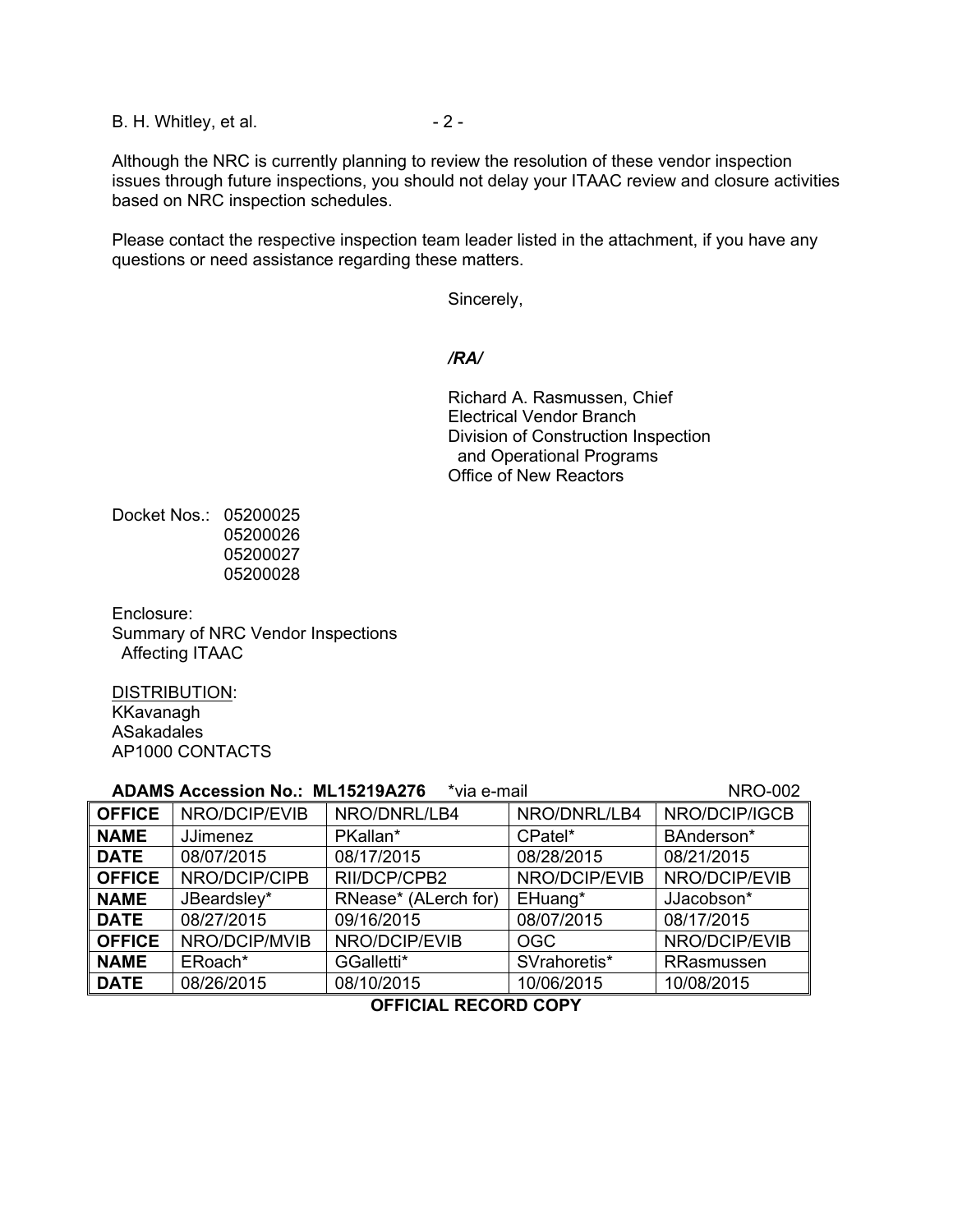## **Summary of Nuclear Regulatory Commission Vendor Inspections Affecting Inspections, Tests, Analyses, and Acceptance Criteria**

#### 1. Curtiss-Wright Inspection

#### a. Inspection Scope

During the week of July 21-25, 2014, the U.S. Nuclear Regulatory Commission (NRC) staff conducted an inspection at the Curtiss-Wright Qualtech NP (QualTech) facility in Huntsville, AL. This inspection evaluated Qualtech's quality assurance (QA) activities associated with the design control, qualification testing, commercial grade dedication, inspections, testing controls, measuring and test equipment, nonconformance, 10 CFR Part 21, oversight of contracted activities, procurement documents, audits, corrective actions, and qualification activities for electrical connectors for the Westinghouse Electric Company (WEC) AP1000 reactor design squib valves associated with inspection, tests, analyses, and acceptance criteria (ITAAC). The vendor inspection activities were documented in Inspection Report (IR) 99901441/2014-202 (Agencywide Document Access and Management System (ADAMS) Accession No. ML14231B268).

The lead for this inspection is Mr. Eugene Huang, who can be reached by phone at 301-415-4140 or via electronic mail at Eugene.Huang@nrc.gov.

#### b. Findings and Observations

| <b>Design Commitment</b>                                                                                                                                                                                                                                                                                                                          | <b>Inspections, Tests,</b>                                                                                                                                  | <b>Acceptance Criteria</b>                                                                                                                                                                                                                                                                                                                                                           |
|---------------------------------------------------------------------------------------------------------------------------------------------------------------------------------------------------------------------------------------------------------------------------------------------------------------------------------------------------|-------------------------------------------------------------------------------------------------------------------------------------------------------------|--------------------------------------------------------------------------------------------------------------------------------------------------------------------------------------------------------------------------------------------------------------------------------------------------------------------------------------------------------------------------------------|
|                                                                                                                                                                                                                                                                                                                                                   | <b>Analysis</b>                                                                                                                                             |                                                                                                                                                                                                                                                                                                                                                                                      |
| (24) The Class 1E<br>equipment identified in<br>Table 2.1.2-1 as being<br>qualified for a harsh<br>environment can<br>withstand the<br>environmental conditions<br>that would exist before,<br>during, and following a<br>design basis accident<br>without loss of safety<br>function for the time<br>required to perform the<br>safety function. | i) Type tests, analyses, or<br>a combination of type<br>tests and analyses will be<br>performed on Class 1E<br>equipment located in a<br>harsh environment. | i) A report exists and<br>concludes that the Class<br>1E equipment identified in<br>Table 2.1.2-1 as being<br>qualified for a harsh<br>environment can<br>withstand the<br>environmental conditions<br>that would exist before,<br>during, and following a<br>design basis accident<br>without loss of safety<br>function for the time<br>required to perform the<br>safety function |

#### b1. Affected ITAAC Numbers: 2.1.02.07a.i (24), 2.2.03.07a.i (170)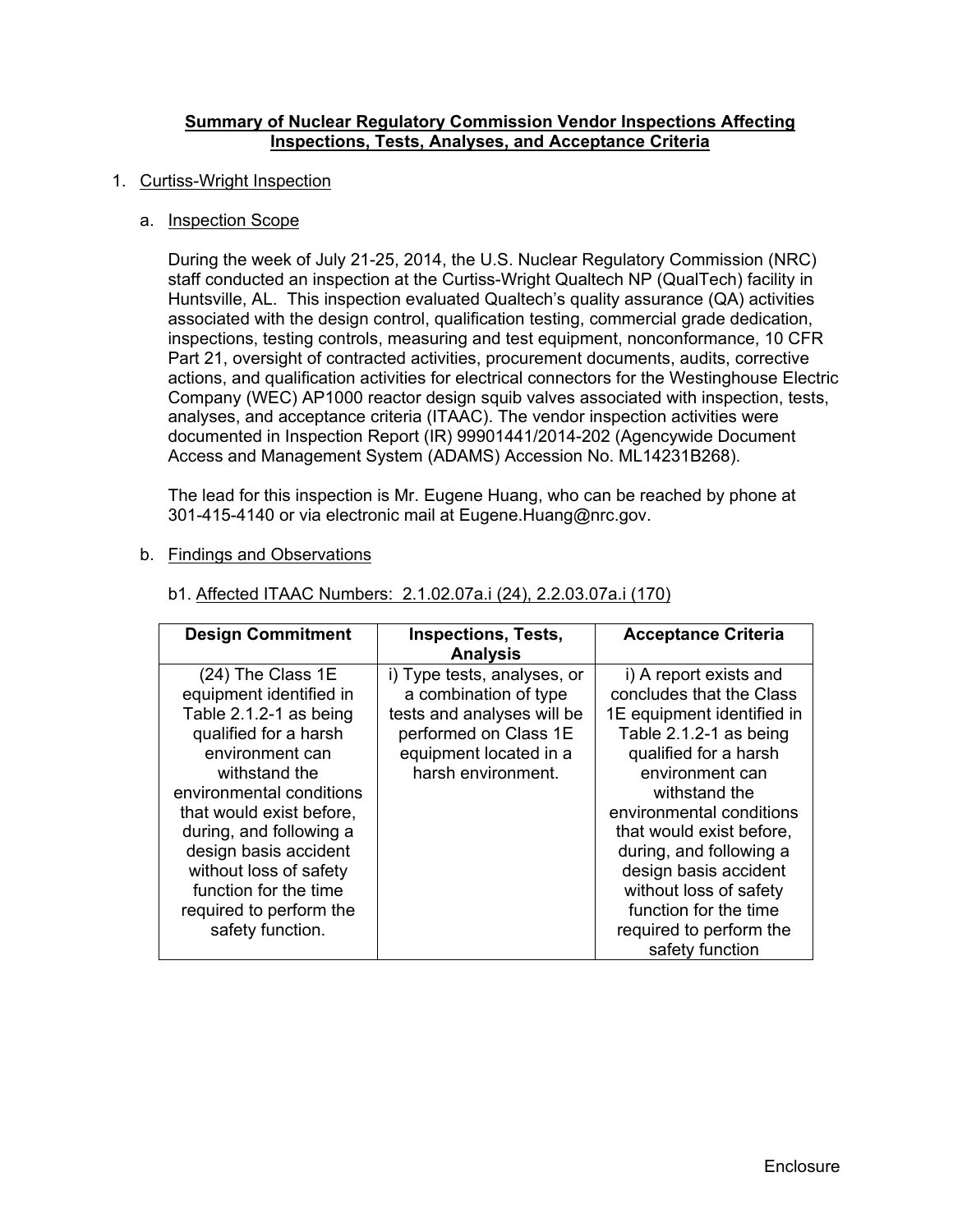| <b>Design Commitment</b>                                                                                                                                                                                                                                                                                                                             | <b>Inspections, Tests,</b><br><b>Analysis</b>                                                                                                               | <b>Acceptance Criteria</b>                                                                                                                                                                                                                                                                                                                                                            |
|------------------------------------------------------------------------------------------------------------------------------------------------------------------------------------------------------------------------------------------------------------------------------------------------------------------------------------------------------|-------------------------------------------------------------------------------------------------------------------------------------------------------------|---------------------------------------------------------------------------------------------------------------------------------------------------------------------------------------------------------------------------------------------------------------------------------------------------------------------------------------------------------------------------------------|
| $(170)$ The Class 1E<br>equipment identified in<br>Table 2.2.3-1 as being<br>qualified for a harsh<br>environment can<br>withstand the<br>environmental conditions<br>that would exist before,<br>during, and following a<br>design basis accident<br>without loss of safety<br>function for the time<br>required to perform the<br>safety function. | i) Type tests, analyses, or<br>a combination of type<br>tests and analyses will be<br>performed on Class 1E<br>equipment located in a<br>harsh environment. | i) A report exists and<br>concludes that the Class<br>1E equipment identified in<br>Table 2.2.3-1 as being<br>qualified for a harsh<br>environment can<br>withstand the<br>environmental conditions<br>that would exist before,<br>during, and following a<br>design basis accident<br>without loss of safety<br>function for the time<br>required to perform the<br>safety function. |

IR 99901441/2014-201 contains one inspection finding associated with inspections, tests, analyses, and acceptance criteria (ITAAC) 2.1.02.07a.i and 2.2.03.07a.i. This finding is material to the acceptance criteria of the ITAAC.

IR 99901441/2014-201 states in part:

The NRC inspection team identified five examples where test requirements were not satisfied and there was no documentation of evaluations for test deviations identified. Specifically, Qualtech provided test report EGS-TR-HC 1741-01 to Rockbestos-Suprenant Cable Corporation (RSCC) for a loss of coolant accident/design basis accident (LOCA/DBA) environmental qualification test of Firewall III insulated wire/cable, which are used in the AP1000 squib valves. Some of the test documentation evaluated pertained to: (1) electrical current load applied during testing; (2) temperature applied during harsh environment test; (3) environmental pressure recorded for LOCA/DBA test; (4) photographic records of harsh environment testing; (5) functional testing of electrical connectors for 8-inch squib valves.

The NRC inspection team determined that although QualTech included all the raw data in the test report package, the failure to document and evaluate departures from specified test parameters introduced uncertainties regarding the acceptability of the results of the equipment qualification activities. If left uncorrected or unresolved, the capability of the squib valve connectors and the electrical cable to withstand harsh accident environments would be indeterminate.

This finding is material to the acceptance criteria of the ITAAC, specifically pertaining to the environmental qualification of the AP1000 wires, cables, and valves in accordance with Westinghouse AP1000 design requirements.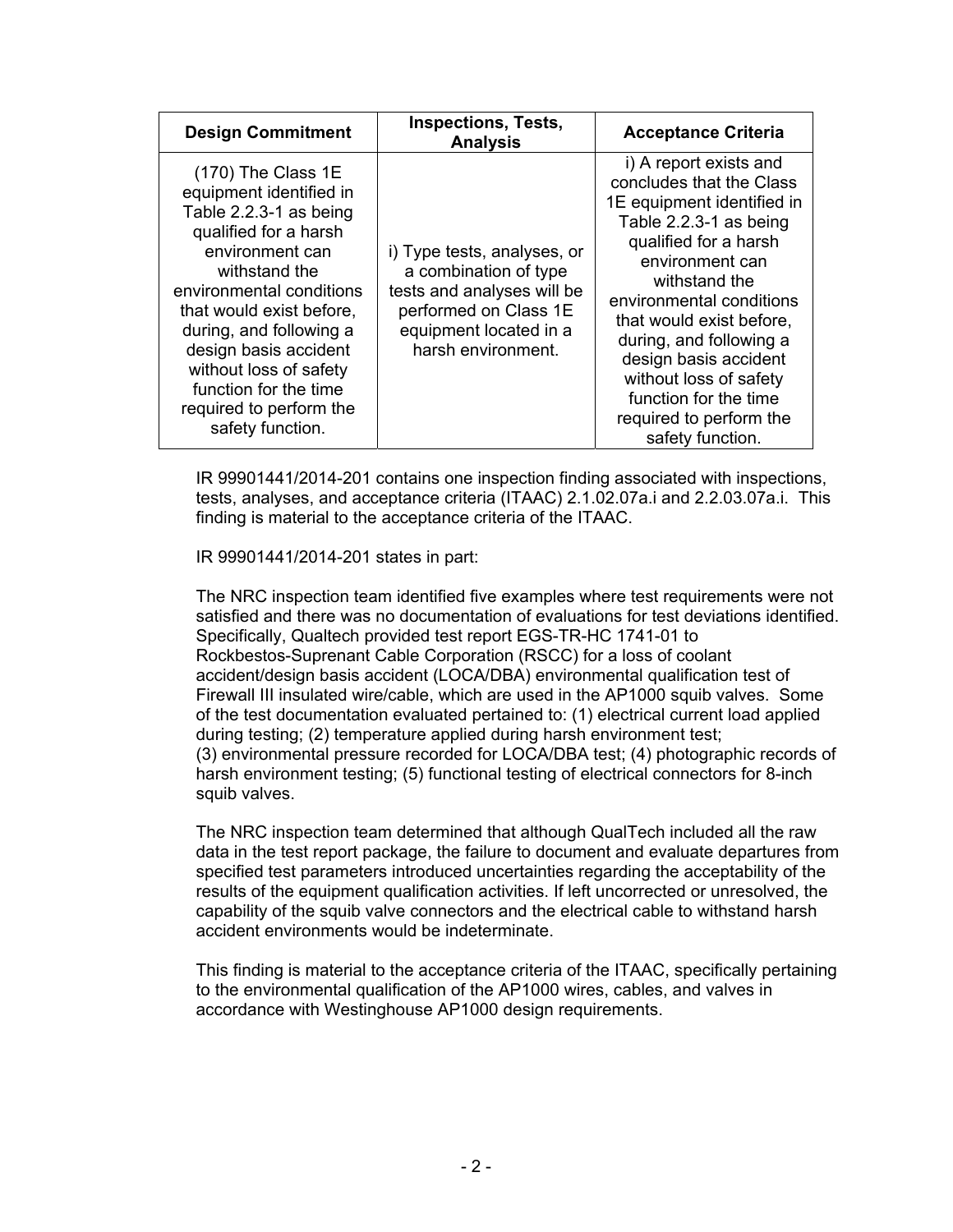The NRC reviewed Qualtech's responses to 99901441/2014-201-03 and found that they were responsive to the Notice of Nonconformance (NON) (ADAMS Accession No. ML14307A578).

# 2. Westinghouse Vendor Inspection

# a. Inspection Scope

During the week of March 23-27, 2015, the NRC staff conducted an inspection of the implementation of Westinghouse's (WEC's) QA program activities associated with the design, implementation, and testing of the Protection and Safety Monitoring System (PMS) systems for the Vogtle Units 3 and 4 and V.C. Summer Units 2 and 3 currently under construction. The vendor inspection activities were documented in IR 99900404/2015-204 (ADAMS Accession No. ML15113B277).

The lead for this inspection is Mr. Greg Galletti, who can be reached by phone at 301-415-1831 or via electronic mail at Greg.Galletti@nrc.gov.

# b. Findings and Observations

| <b>Design</b><br><b>Commitment</b>                                                                                                                      | <b>Inspections, Tests,</b><br><b>Analysis</b>                                                                             | <b>Acceptance Criteria</b>                                                                                                  |
|---------------------------------------------------------------------------------------------------------------------------------------------------------|---------------------------------------------------------------------------------------------------------------------------|-----------------------------------------------------------------------------------------------------------------------------|
| $(534)$ The PMS<br>provides process<br>signals to the PLS<br>through isolation<br>devices.                                                              | Type tests, analyses, or a<br>combination of type tests<br>and analyses of the<br>isolation devices will be<br>performed. | A report exists and<br>concludes that the<br>isolation devices prevent<br>credible faults from<br>propagating into the PMS. |
| $(538)$ The PMS<br>receives signals from<br>non-safety equipment<br>that provides<br>interlocks for PMS test<br>functions through<br>isolation devices. | Type tests, analyses, or a<br>combination of type tests<br>and analyses of the<br>isolation devices will be<br>performed. | A report exists and<br>concludes that the<br>isolation devices prevent<br>credible faults from<br>propagating into the PMS. |

## b1. Affected ITAAC Number: 2.5.02.07a (534), 2.5.02.07e (538)

IR 99900404/2015-204 contains an inspection finding associated with ITAACs 2.5.02.07a and 2.5.02.07e. This finding is material to the acceptance criteria of the ITAAC.

IR 99900404/2015-204 states:

The inspectors noted that the test report, APP-PMS-VPR-002, Section 6.2, "Test Conditions," subsection 6.2.1, "Common Mode" stated, in part, "the fault current applied during testing was 50A…, this test current setting is somewhat arbitrary." Further, the test report, Appendix B, "Transverse Fault Test Methodology Rationale," states, in part, "the adiabatic region is beyond the fault current capabilities of Westinghouse test equipment, which is limited to 60A." The test report specified the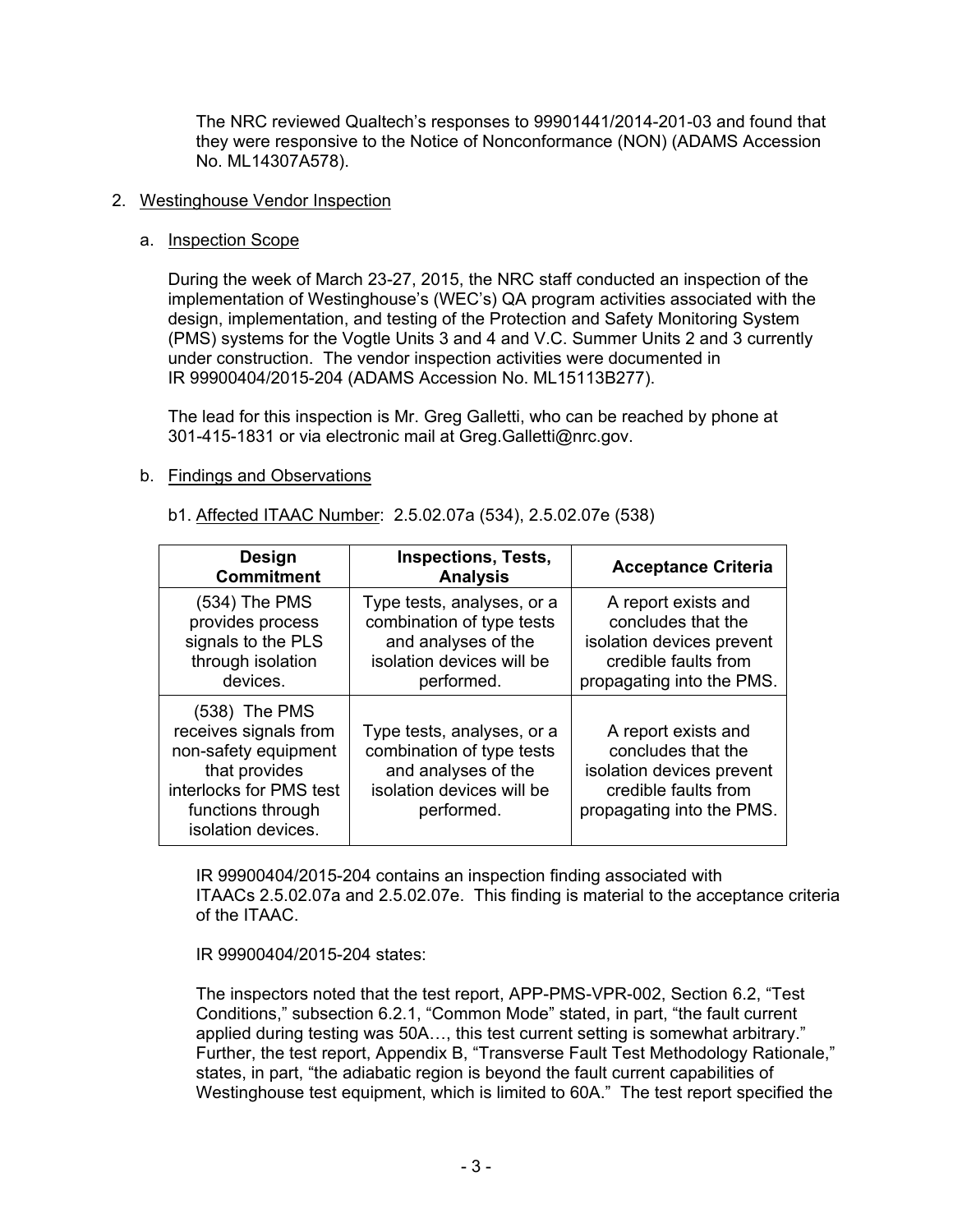maximum available short circuit currents are approximately 40,000 amperes at the batteries for the Direct Current (DC) system but it did not reference an available fault current for the Alternating Current (AC) system. The fuses used in the isolation devices specified (on the fuse peak let-thru current vs. available current curves) that they allowed AC peak let-thru currents ranging from approximately 250 to 2000 amperes. No objective evidence was available establishing the magnitudes of the DC peak let through currents, which could be greater than the AC currents. The inspectors noted that the maximum current transients in the design of the system were not determined by WEC, and the effects of the credible peak currents at the isolation devices was not tested as specified by IEEE 384-1981, Section 7.2.2.1 "Isolation Devices" subsection "General." Consequently, the qualification test did not demonstrate that most adverse current transients applied to the isolation device's non-Class 1E side would not degrade the operation of the circuit connected to the device Class 1E. WEC failed to include suitable qualification testing of a prototype unit under the most adverse design conditions as required above. Specifically, IEEE 384-1981, states in part, that the capability of the device to perform its isolation function shall be demonstrated by qualification test. The qualification shall consider the levels and duration of the fault currents on the non-Class 1E side. However, WEC failed to determine the maximum current transients in the design of the system or demonstrate by qualification test that the maximum levels and duration of the credible short-circuit currents applied to the isolation device's non-Class 1E side would not degrade the operation of the circuit connected to Class 1E side of the device. This item was identified as Nonconformance 99900404/2015-204-01.

This issue is material to the acceptance criteria of the ITAAC because the finding concerns the adequacy of the testing performed to ensure that the qualification was bounded by AP1000 design requirement.

The NRC reviewed WEC's responses to 99900404/2015-204-01 and found that they were responsive to the NON. NRC's acceptance of WEC's response to the IR was documented in ADAMS (ADAMS Accession No. ML15177A068).

| <b>Design Commitment</b>                                                                                                                                                                                                                                                                                                                                                                                                                                   | Inspections,<br><b>Tests, Analysis</b>                                                                                  | <b>Acceptance Criteria</b>                                                                                                                                                                                                                                                                                                                 |
|------------------------------------------------------------------------------------------------------------------------------------------------------------------------------------------------------------------------------------------------------------------------------------------------------------------------------------------------------------------------------------------------------------------------------------------------------------|-------------------------------------------------------------------------------------------------------------------------|--------------------------------------------------------------------------------------------------------------------------------------------------------------------------------------------------------------------------------------------------------------------------------------------------------------------------------------------|
| (525) The Class 1E equipment,<br>identified in Table 2.5.2-1, has<br>electrical surge withstand<br>capability (SWC), and can<br>withstand the electromagnetic<br>interference (EMI), radio<br>frequency interference (RFI),<br>and electrostatic discharge<br>(ESD) conditions that would<br>exist before, during, and<br>following a design basis<br>accident without loss of safety<br>function for the time required to<br>perform the safety function. | Type tests,<br>analyses, or a<br>combination of<br>type tests and<br>analyses will be<br>performed on the<br>equipment. | A report exists and<br>concludes that the Class<br>1E equipment identified in<br>Table 2.5.2-1 can<br>withstand the SWC, EMI,<br>RFI, and ESD conditions<br>that would exist before,<br>during, and following a<br>design basis accident<br>without loss of safety<br>function for the time<br>required to perform the<br>safety function. |

b2. Affected ITAAC Numbers: 2.5.02.03 (525)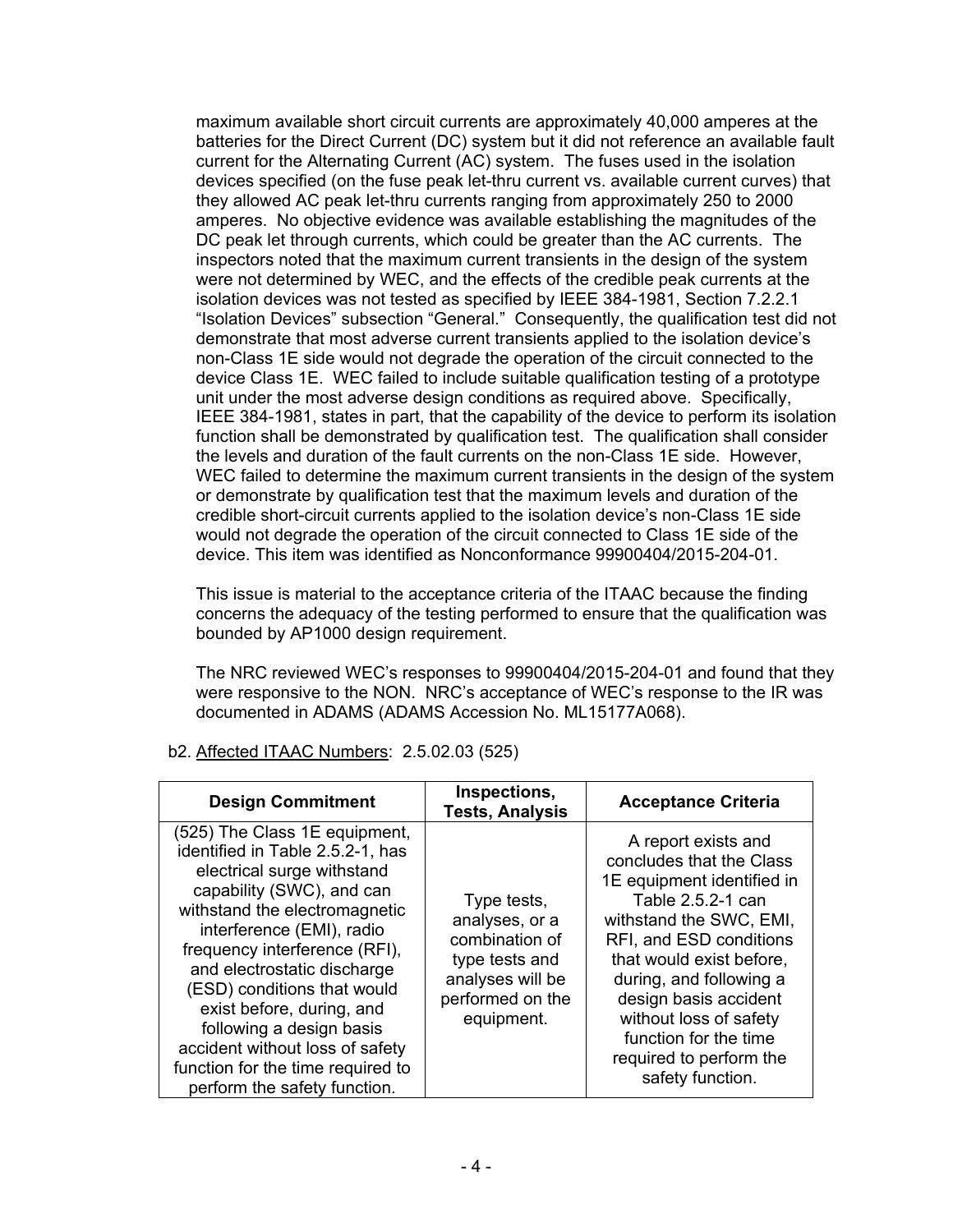IR 99900404/2015-204 contains an inspection finding associated with ITAACs 2.5.02.03. This finding is material to the acceptance criteria of the ITAAC.

IR 99900404/2015-204 states:

The NRC inspection team reviewed APP-PMS-VBR-003, "Equipment Qualification Summary Report for PMS Cabinets and NIS Auxiliary Panels for Use in the AP1000 Plant," Revision 2, to verify that the AP1000 PMS cabinets were able to withstand EMI/RFI and ESD conditions that would exist during and following a design basis accident. EQ-QR-126, "Standard Pentair Seismic Cabinet," Revision 0, dated February 12, 2012, provided test results that showed that shielding measurements of the Pentair 21497 cabinet were generally equivalent to or better than the shielding effectiveness of the 7221 (Corry) cabinets. However, when the NRC team reviewed the horizontal and vertical door data comparison figures, it was noted that the Pentair cabinets did not provide equivalent or better shielding measurements in all cases, and there was no justification provided for acceptance of these conditions. The NRC noted that the figures did not meet the above criteria, and no justification was provided for acceptance of these conditions to ensure emissions and incoming RFI were suppressed in the Pentair cabinets.

In addition, the inspection team noted that there was no documented evaluation to discuss how the materials for the two cabinets were equivalent in regard to EMC properties since the Corry cabinets were constructed from ASTM A1008 CY Type B cold rolled steel and the Pentair cabinets were constructed from ASTM A1011 CS Type B hot rolled steel. The team determined that contrary to Criterion III "Design Control," of Appendix B to 10 CFR Part 50 WEC failed to meet the prescribed acceptance criteria defined in EQ-EV-75-GEN to demonstrate that the cabinets (Pentair) used for the U.S. AP1000 Plant Protection and Safety Monitoring System (PMS) were bounded by the Electromagnetic Compatibility (EMC) equipment qualification (EQ) testing performed on an alternate cabinet design (Corry) which formed the basis of WEC's acceptance of the Pentair cabinet design. This issue has been identified as Nonconformance 99900404/2015-204-02.

This issue is material to the acceptance criteria of the ITAAC because the finding concerns the adequacy of similarity analysis to show that the Pentair cabinets were bounded by the EMC EQ qualification of the Corry cabinets.

The NRC reviewed WEC's responses to 99900404/2015-204-02 and found that they were responsive to the NON. NRC's acceptance of WEC's response to the IR was documented in ADAMS (ADAMS Accession No. ML15177A068).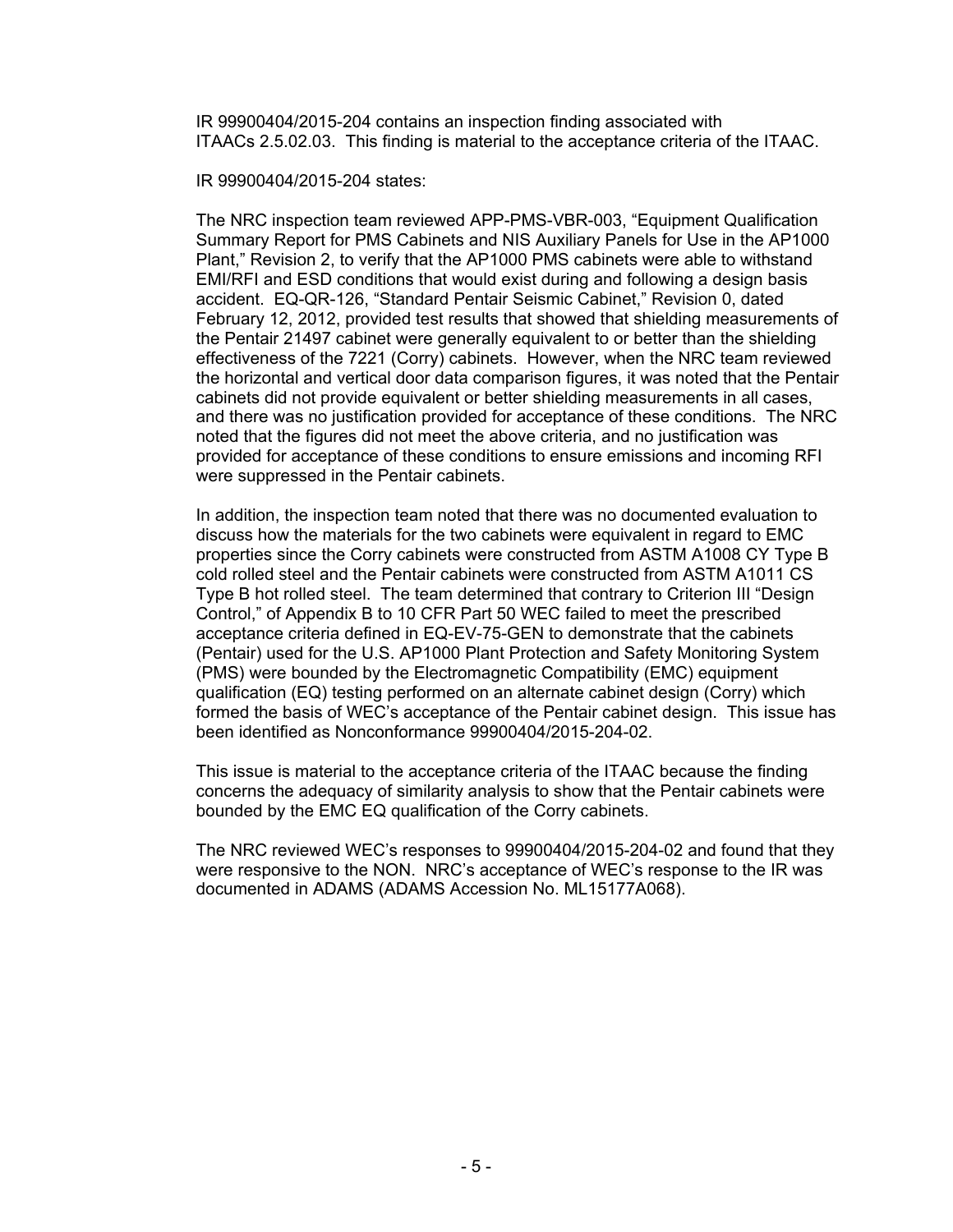# b3. Affected ITAAC Number: 2.5.02.03 (525)

| <b>Design Commitment</b>                                                                                                                                                                                                                                                                                                                                                                                                                             | Inspections,<br><b>Tests, Analysis</b>                                                                                  | <b>Acceptance Criteria</b>                                                                                                                                                                                                                                                                                                                 |
|------------------------------------------------------------------------------------------------------------------------------------------------------------------------------------------------------------------------------------------------------------------------------------------------------------------------------------------------------------------------------------------------------------------------------------------------------|-------------------------------------------------------------------------------------------------------------------------|--------------------------------------------------------------------------------------------------------------------------------------------------------------------------------------------------------------------------------------------------------------------------------------------------------------------------------------------|
| (525) The Class 1E equipment,<br>identified in Table 2.5.2-1, has<br>electrical surge withstand capability<br>(SWC), and can withstand the<br>electromagnetic interference (EMI),<br>radio frequency interference (RFI),<br>and electrostatic discharge (ESD)<br>conditions that would exist before.<br>during, and following a design<br>basis accident without loss of<br>safety function for the time required<br>to perform the safety function. | Type tests,<br>analyses, or a<br>combination of<br>type tests and<br>analyses will be<br>performed on<br>the equipment. | A report exists and<br>concludes that the<br>Class 1E equipment<br>identified in Table 2.5.2-1<br>can withstand the SWC.<br>EMI, RFI, and ESD<br>conditions that would exist<br>before, during, and<br>following a design basis<br>accident without loss of<br>safety function for the time<br>required to perform the<br>safety function. |

IR 99900404/2015-204contains an inspection finding associated with ITAAC 2.5.02.03. This finding is material to the acceptance criteria of the ITAAC.

## IR 99900404/2015-204 states:

The NRC inspection team reviewed commercial grade dedication instruction (CDI) 4064 for EMC testing services performed by Keystone Compliance, LLC. WEC identified the control of measuring and test equipment (M&TE), calibrated by sub supplier Liberty, as a critical characteristic for the EMC testing in CDI-4064. The NRC noted that WEC accepted this critical characteristic by reviewing that the sub supplier, Liberty, had a certification from an accredited organization. However, WEC procedure 7.2 allows two methods to dedicate calibration services, (1) a survey of the commercial grade calibration service or (2) use of an alternate method when utilizing a supplier with ANSI/ISO/IEC 17025 certification from a U.S. accredited organization with specific criteria requirements. These requirements include the scope of the calibration lab's current certification and any technical requirements, such as accuracies, tolerances, and ranges of measuring and test equipment to be used. WEC was not able to provide documentation to show that these specific requirements were verified. Specifically, WEC could not show that the measuring and test equipment used for the EMC testing of the PMS was appropriately calibrated. In addition, WEC failed to identify appropriate acceptance criteria or provide sufficient documentation to verify that the equipment used for the EMC testing was appropriately calibrated by Liberty.

The team determined that contrary to Criterion III of Appendix B to 10 CFR Part 50, "Design Control," WEC failed to establish adequate measures for the selection and review for suitability of criteria to verify the critical characteristic for calibration of measuring and test equipment used for EMC testing services for U.S. AP1000 PMS. Specifically, for CDI-4064, EMC testing services that were performed by Keystone Compliance, LLC, Specifically, WEC failed to identify appropriate acceptance criteria, such as scope of the calibration lab's current certification and any technical requirements, such as accuracies, tolerances, and ranges of measuring and test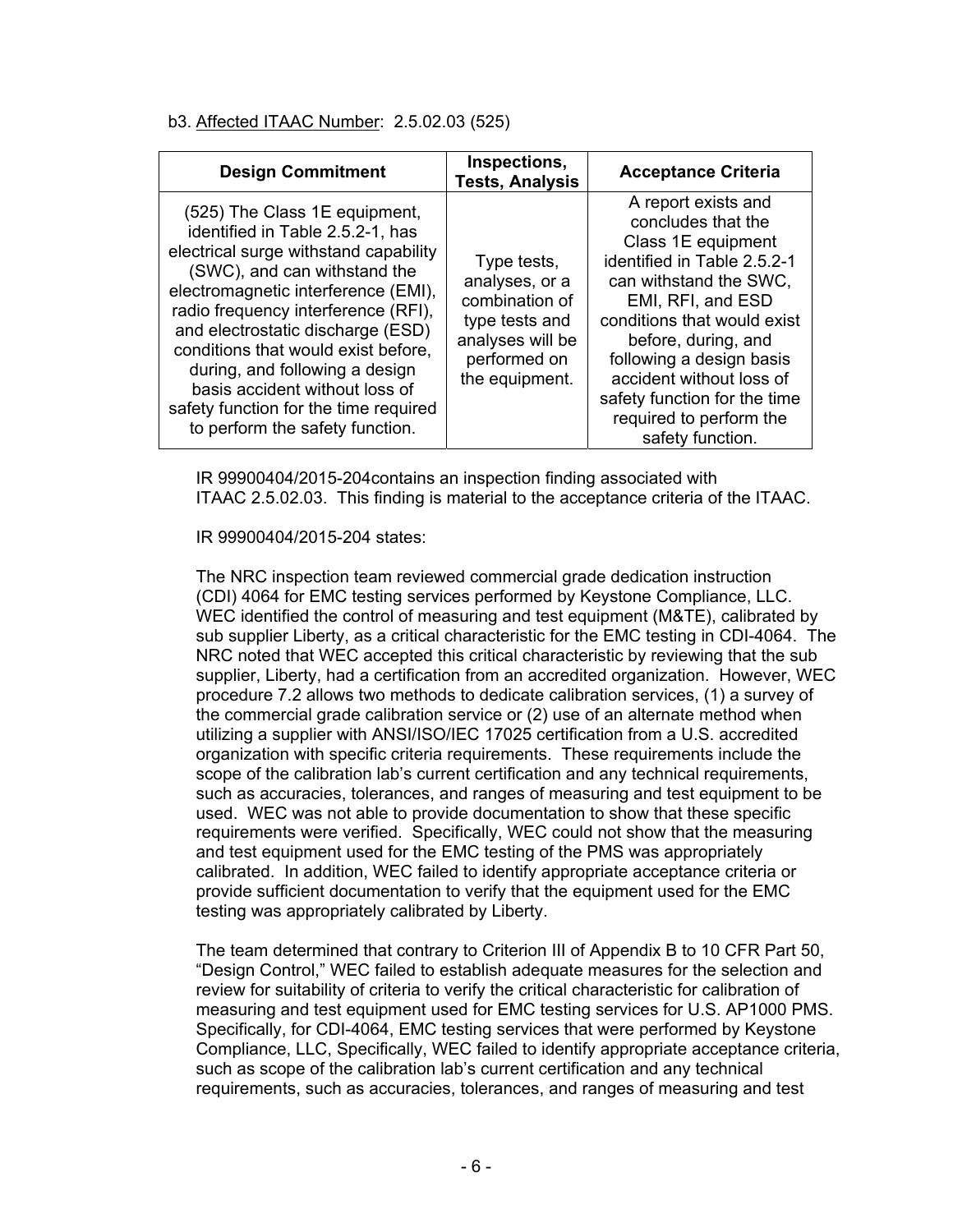equipment to be used, in order to verify that the equipment used for the EMC testing of PMS was appropriately calibrated. This item was identified as Nonconformance 99900404/2015-204-03.

This issue is material to the acceptance criteria of the ITAAC because the finding concerns the adequacy of establishing appropriate measures to assure services purchased through a subcontractor were adequately evaluated in support of qualification activities.

The NRC reviewed WEC's responses to 99900404/2015-204-03 and found that they were responsive to the NON. NRC's acceptance of WEC's response to the IR was documented in ADAMS (ADAMS Accession No. ML15177A068).

## 3. SPX Copes-Vulcan (ITAAC-Finding Closure)

## a. Inspection Scope

On January 12-14, March 30-April 1, and July 8, 2015, the U.S. Nuclear Regulatory Commission (NRC) staff conducted a limited scope inspection of SPX, Copes-Vulcan. The inspection was performed on the premises of Tech Source Engineering in Erie, Pennsylvania and Pennsylvania State University (Penn State) in State College, Pennsylvania, who are commercial contractors to SPX. The inspection was focused on the design validation testing of squib valve initiators in response to a previously identified NRC Nonconformance (99900080/2012-201-01). Squib valve initiators are components that are being supplied for use in safety-related applications in the Westinghouse AP1000 reactor design. As part of the inspection, the NRC also reviewed controls associated with the irradiation (both gamma and neutron) of the initiator samples being utilized in the testing program. Since neither Tech Source Engineering nor Penn State have a nuclear quality assurance program, this inspection focused on SPX's commercial grade dedication and oversight of these activities. The vendor inspection activities were documented in IR 99900080/2015-201 (ADAMS Accession No.ML15210A806).

The lead for this inspection is Mr. Jeffrey Jacobson, who can be reached by phone at 301-415-2977 or via electronic mail at Jeffrey.Jacobson@nrc.gov.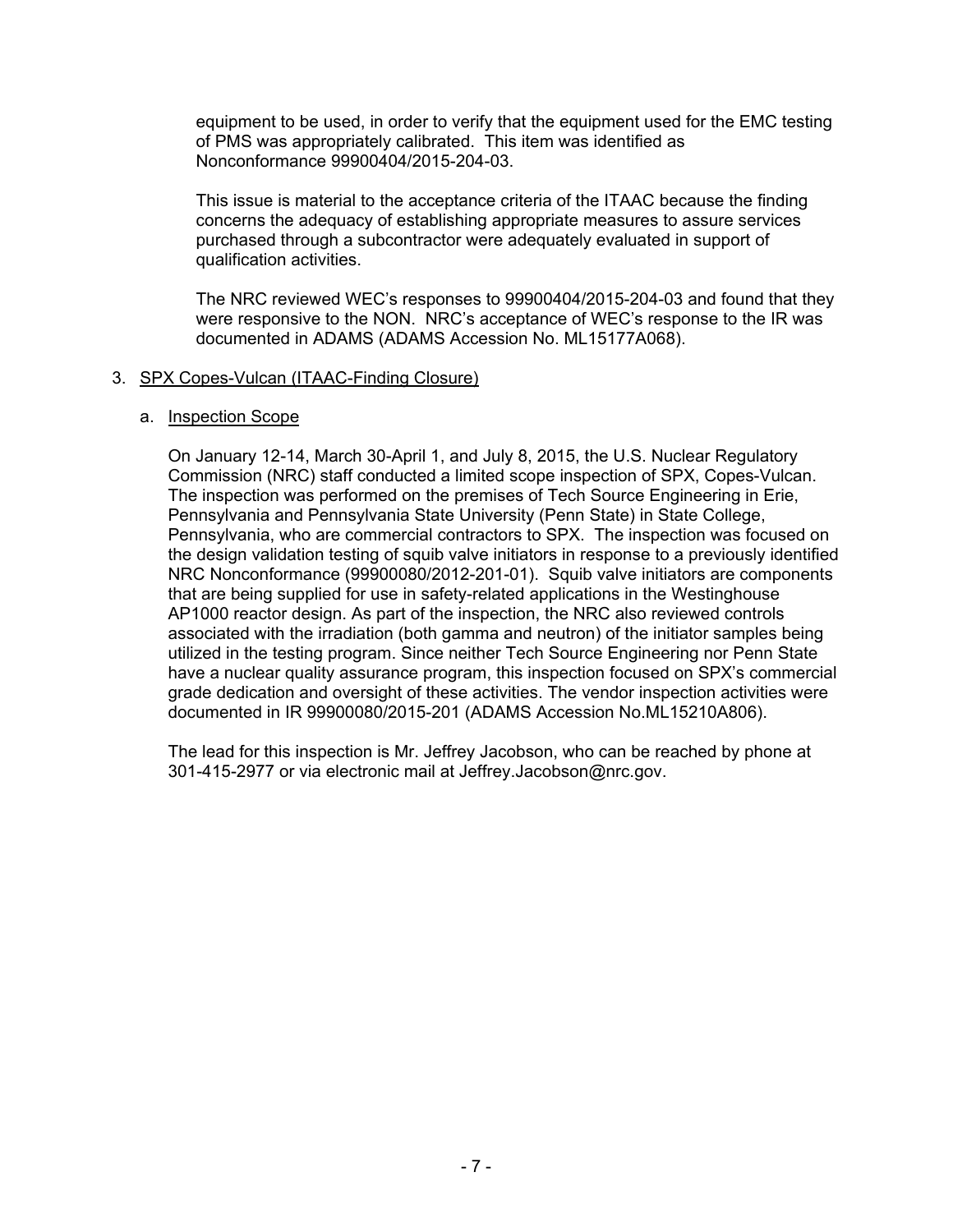# b. Findings and Observations

# b1. Affected ITAAC Numbers: 2.1.02.12a.iv (56), 2.1.02.12a.v (57), 2.2.03.12.a.i (214), and 2.2.03.12a.ii (215)

| <b>Design Commitment</b>                                                                                                                                                          | <b>Inspections, Tests, Analysis</b>                                                                                                                      | <b>Acceptance Criteria</b>                                                                                                                         |
|-----------------------------------------------------------------------------------------------------------------------------------------------------------------------------------|----------------------------------------------------------------------------------------------------------------------------------------------------------|----------------------------------------------------------------------------------------------------------------------------------------------------|
| (56) The automatic<br>depressurization valves<br>identified in Table 2.1.2-1<br>perform an active safety-<br>related function to change<br>position as indicated in<br>the table. | Tests or type tests of squib<br>valves will be performed that<br>demonstrate the capability of<br>the valve to operate under its<br>design conditions.   | A test report exists<br>and concludes that<br>each squib valve<br>changes position as<br>indicated in Table<br>2.1.2-1 under design<br>conditions. |
| (57) The automatic<br>depressurization valves<br>identified in Table 2.1.2-1<br>perform an active<br>safety-related function to<br>change position as<br>indicated in the table.  | Inspection will be performed<br>for the existence of a report<br>verifying that the as- built<br>squib valves are bounded by<br>the tests or type tests. | A report exists and<br>concludes that the<br>as-built squib valves<br>are bounded by the<br>tests or type tests.                                   |
| (214) The squib valves<br>and check valves<br>identified in Table 2.2.3-1<br>perform an active<br>safety-related function to<br>change position as<br>indicated in the table.     | Tests or type tests of squib<br>valves will be performed that<br>demonstrate the capability of<br>the valve to operate under its<br>design condition.    | A test report exists<br>and concludes that<br>each squib valve<br>changes position as<br>indicated in Table<br>2.2.3-1 under design<br>conditions. |
| (215) The squib valves<br>and check valves<br>identified in Table 2.2.3-1<br>perform an active<br>safety-related function to<br>change position as<br>indicated in the table.     | Inspection will be performed<br>for the existence of a report<br>verifying that the as-built squib<br>valves are bounded by the<br>tests or type tests.  | A report exists and<br>concludes that the<br>as-built squib valves<br>are bounded by the<br>tests or type tests.                                   |